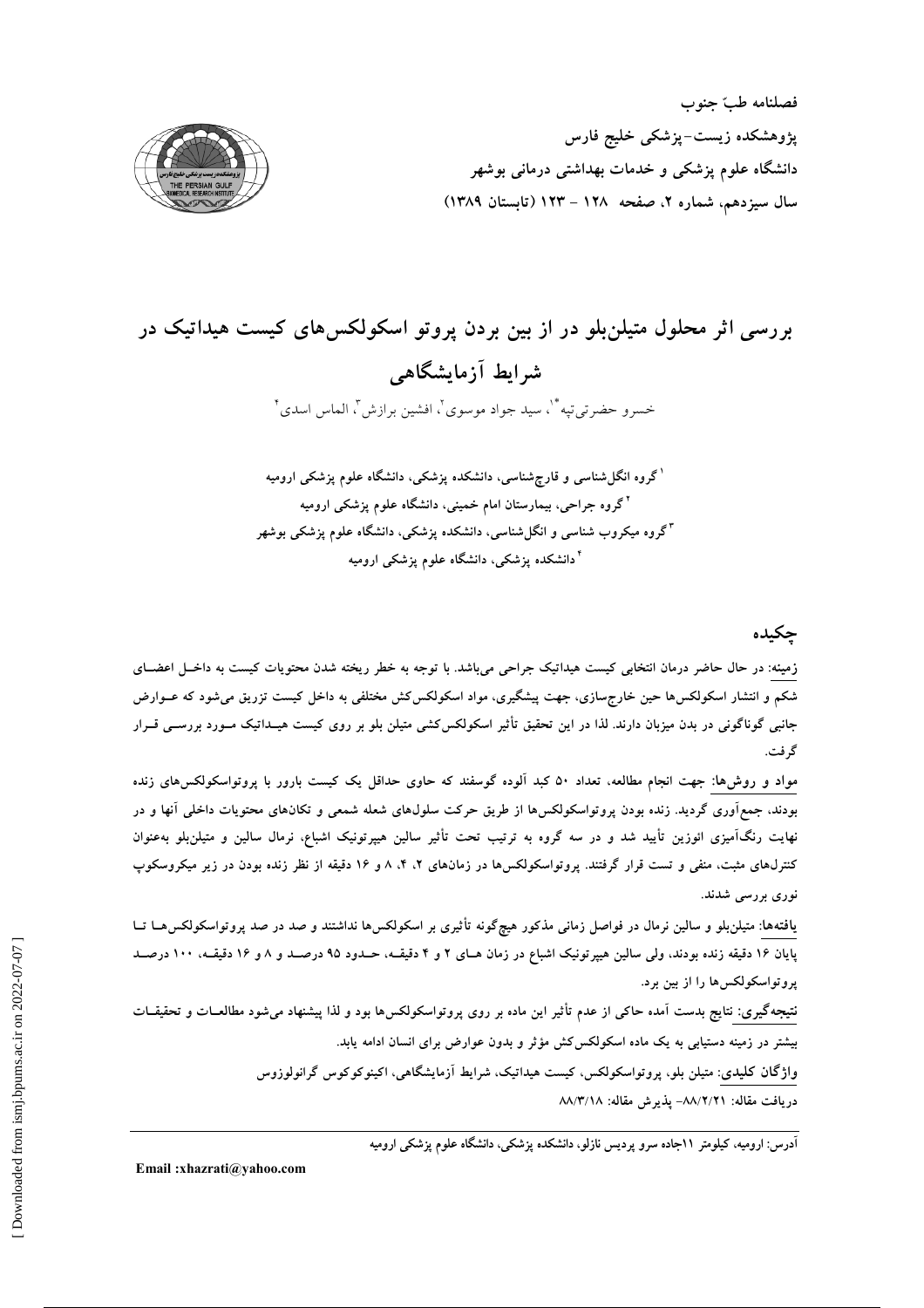در حفره پری سیست یا بافتهای مجاور باقی مانده، و ایجاد کیستهای جدید را بنمایند (۹) و یا عوارضی مانند کلانژیت و تنگی مجاری صفرا به همراه داشته باشند (۱۰)، طوری که در یک مطالعه میزان عود کیستهای هیداتیک بعد از اعمال جراحی، حدود ۱۳ درصد گزارش شده است (١١). جراحان برای جلوگیری از عود یا کاهش احتمال آن، هنگام برداشت کیست در اتاق عمل، مواد اسکولکس کشی را به داخل کیست هیداتیک تزریق میکنند.

تاکنون اسکولکس کشهای زیادی بکار گرفته شدهاند. موادی چون فرمالین ۲ درصد، سرم نمکی هیپرتونیک ٣٠-٢٠ درصد، الكل ٩۶ درصد، محلول ستريمايد اسکولیساید، نیترات نقره و بتادین را می توان به این منظور نام برد (١٢). هر كدام از اين مواد داراي معايب و محاسنی هستند که کاربرد آنها را محدود می نماید. فرمالین اولین و رایجترین ماده مورد استفاده بود. علىرغم اثر بخشى مؤثر أن به علت سمى بودن ديگر استفاده نمیشود، چون هنگام تزریق به درون کیستهای هیداتیک کبدی، امکان دارد از طریق راههای ارتباطی که بین حفره کیست و مجاری صفراوی وجود دارد وارد این مجاری شده و بنابه ماهیت سوزاننده خود، بالقوه به اپیتلیوم داخل مجاری، آسیب وارد ساخته و باعث ایجاد فیبروز و تنگی مجاری گردد (١٣). سرم نمکی هیپرتونیک ٣٠-٢٠ درصد به عنوان مواد اسکولکس کش در اتاقهای عمل بخشهای جراحی از گذشته تا به امروز مورد استفاده قرار می گیرد. دلیل استفاده از این ماده به این خاطر است که باعث ایجاد خاصیت اسموزی قوی در جداره پروتواسکولکسها شده و در نهایت موجب متلاشی شدن آنها می شود. ولی عیب آن این است که غلظت

مقدمه

هیداتیدوزیس یا اکینوکوکوزیس بیماری انگلی ناشی از ابتلاء به مرحله لاروی (کیست هیداتیک) انگل اکینوکوکوس گرانولوزوس میباشد (۱ و ۲). این بیماری از جمله بیماریهای مشترک بین انسان و دام با انتشار جهانی بوده که سالیانه خسارات اقتصادی و بهداشتی سنگینی به کشورهای مختلف جهان از جمله ایران وارد میسازد (۳). در یک مطالعه مروری، وضعیت آلودگی کیست هیداتیک در ایران در طی یک دوره بیست ساله، از سال ۱۳۶۴تا ۱۳۸۴، جمعبندی شده و نتایج در سه محور گزارشات موردی، اعمال جراحی انجام شده در بیمارستانها و مطالعات سرولوژی گزارش گردیده است. تعداد گزارشات موردی از بیماری هیداتیدوزیس در بافتهای غیر معمول بدن انسان، ۴۵ مورد بوده و میزان تقریبی آلودگی در کشور، ۴/۸ عمل جراحی در صد هزار جمعیت در سال برآورد شده است. همچنین این مطالعه، میانگین آلودگی بر اساس گردآوری نتایج سرولوژی انجام شده در این مدت بیست ساله را حدود ۴/۴۲ درصد اعلام نموده است (۴).

پاره شدن کیستهای هیداتیک بارور در بدن معمولاً منجر به تشکیل کیستهای ثانویه در اعضای دیگر شده و اغلب به شوک آنافیلاکسی ومرگ منجر میشود (۵). با توجه به خطرات بیماری و عدم وجود دارویی موثر، در حال حاضر بهترین راه درمان این بیماری جراحی است (۶ و ۷)، اما شرایط جسمانی خاص و یا وجود ضایعات متعدد در اعضاء مختلف برخی بیماران، باعث محدودیت این نوع درمان در افراد مذکور میگردد (۸). هنگام خارج نمودن و تخلیه کیست توسط جراح، امکان دارد که مقداری از پروتواسکولکسهای زنده در اثر نشت مایع داخل آن،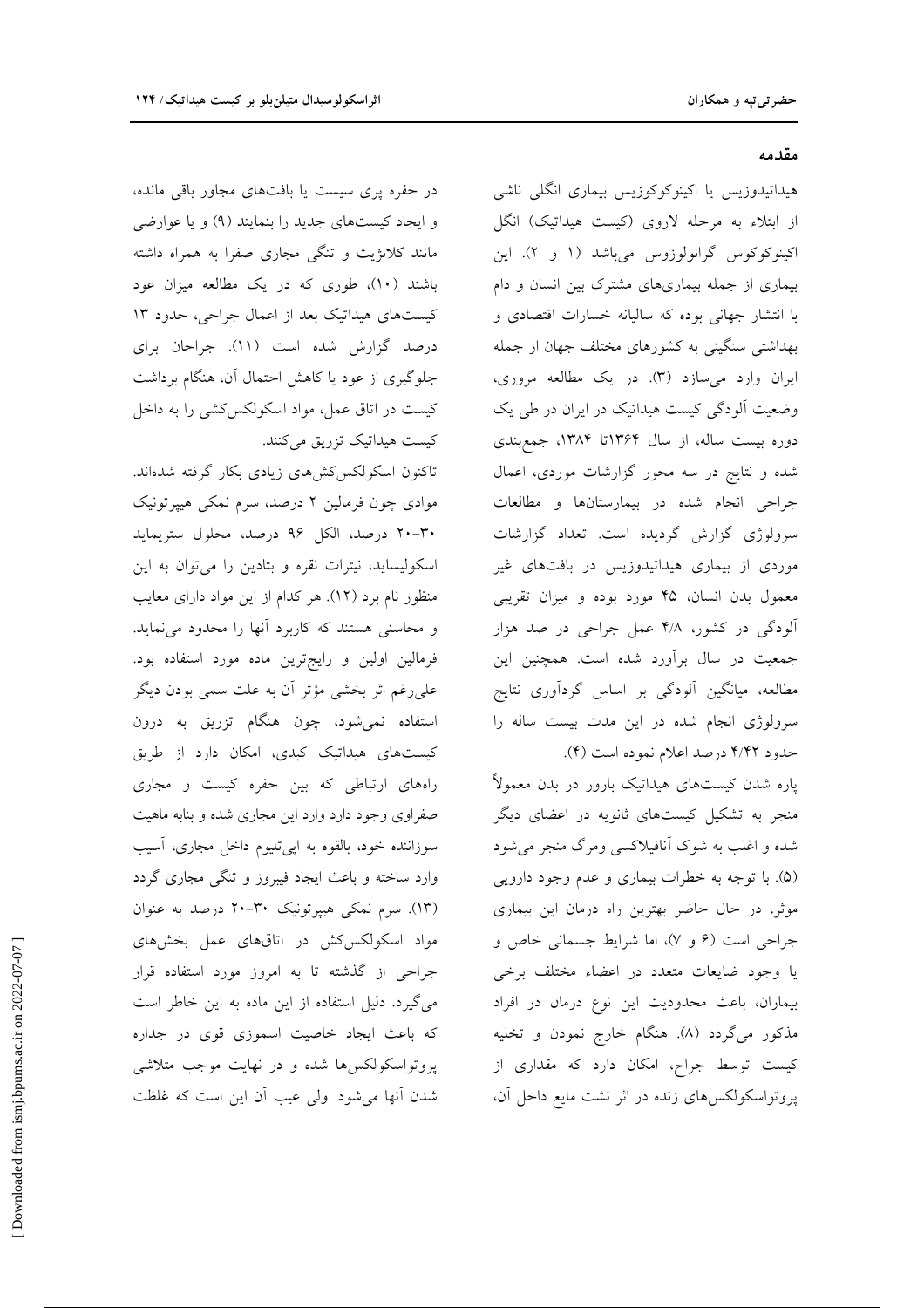آن در ۳۰ درصد باقی نمی.ماند ودر نتیجه حل شدن در مایع هیداتیک، رقیق و کم و یا بی اثر می شود. از طرفی هم اگر غلظت در این حد باقی بماند، نسوج سالم اطراف را تخریب می کند (١۴). در مورد ماده بتادین، عدم تأثیر آن به عنوان یک ماده ضد اسکولکس به اثبات رسيده است (١٥). در این مطالعه اثر متیلنبلو بهعنوان یک اسکولکسکش مورد آزمایش قرار گرفته است. متیلن بلو علاوهبر اینکه

عوارض جانبی سویی ندارد، از نظر ارزان بودن و قابل دسترس بودن و همچنین رنگی بودن آن، جراح می تواند انتشار آن را در نقاط مختلف بدن در حین عمل جراحي، به سادگي بررسي نمايد (١۶).

## مواد و روش کار

این مطالعه برای بار اول در سال ۱۳۸۰ به صورت تجربه اولیه و به طور کامل در سال ۱۳۸۵ انجام گردید. جهت انجام تحقیق، ابتدا در دفعات متعدد به کشتارگاه صنعتی ارومیه مراجعه و تعداد ۵۰ کبد گوسفند آلوده به کیست هیداتیک شناسایی و جمعآوری گردید و به أزمايشگاه انگلشناسی دانشكده پزشكی دانشگاه علوم پزشکی ارومیه انتقال داده شدند. کیستها از نظر بارور و غیر بارور بودن مورد بررسی قرار گرفته و مایع کیستهای بارور آسییره شد و در لولههای ۱۵ میلی لیتری جمع|َوری گردید.

لولهها بهمدت ٣٠ دقيقه جهت تهنشين شدن سر لاروها ثابت نگه داشته شدند، سپس بخش رویی لولهها با پیپت پاستور تخلیه و مایع تهنشین شده از نظر تعداد و درصد زنده بودن پروتواسکولکسها بررسی شد. از آن جایی که فعالیت سلولهای شعلهشمعی قبل از جذب رنگ از بین میرود (۱۷)، به همین دلیل از دو روش مشاهده با میکروسکوپ نوری

با و بدون رنگآمیزی با ائوزین به عنوان معیار برای تعیین مرگ اسکولکسها استفاده گردید. روش اول، بر مبنای مشاهده حرکت سلولهای شعله شمعی و حركت و تكانهاي محتويات داخلي پروتواسکولکسها در زیر میکروسکوپ با بزرگنمایی ا و در روش دوم که با استفاده از رنگآمیزی  $\rm X$ پروتواسكولكسها با ائوزين بود، هر پروتواسكولكسي که رنگ ائوزین را جذب کرد، مرده در نظر گرفته شد. تعداد پروتواسکولکسها به میزان هزار پروتواسکولکس در هر میلیلیتر تنظیم گردید و در سه گروه از لولههای آزمایش ریخته شد. به لولههای گروه اول، سرم فیزیولوژی (کنترل منفی)، لولههای گروه دوم نمک هیپرتونیک اشباع (کنترل مثبت) و گروه سوم محلول متيلن بلو pH برابر با ۷ و غلظت ۰/۳ درصد (۱۸) اضافه گردید. از تمامی لولههای آزمایش و گروههای کنترل در طی زمانهای ۲ و ۴ و ۸ و ۱۶ دقیقه اسمیر مستقیم تهیه و در میدانهای مختلف میکروسکویی با بزرگنمایی ا تعداد پروتواسکولکسها شمارش شده و از نظر  $\cdot {\rm X}$ زنده بودن بهصورت درصد مشخص می شدند. از دست دادن شکل بیضوی و تغییر شکل گرد پروتواسکولکسها، جمع شدن روستلومها و گرفتن رنگ ائوزین به منزله مرده بودن آنها در نظر گرفته شد.

## بافتهها

همانطور که در جدول ۱ آمده است، در فاصله زمانی ۲و۴ دقیقه در گروه کنترل مثبت تحت اثر با سالین هیپرتونیک اشباع، ۹۵ درصد پروتواسکولکسها از بین رفتند و در گروه کنترل منفی تحت اثر با سرم فیزیولوژی، ۱۰۰درصد آنها زنده ماندند و بالاخره در گروه مورد مطالعه، محلول متیلنبلو هیچگونه تأثیری بر اسكولكس ها مشاهده نشد (جدول ١).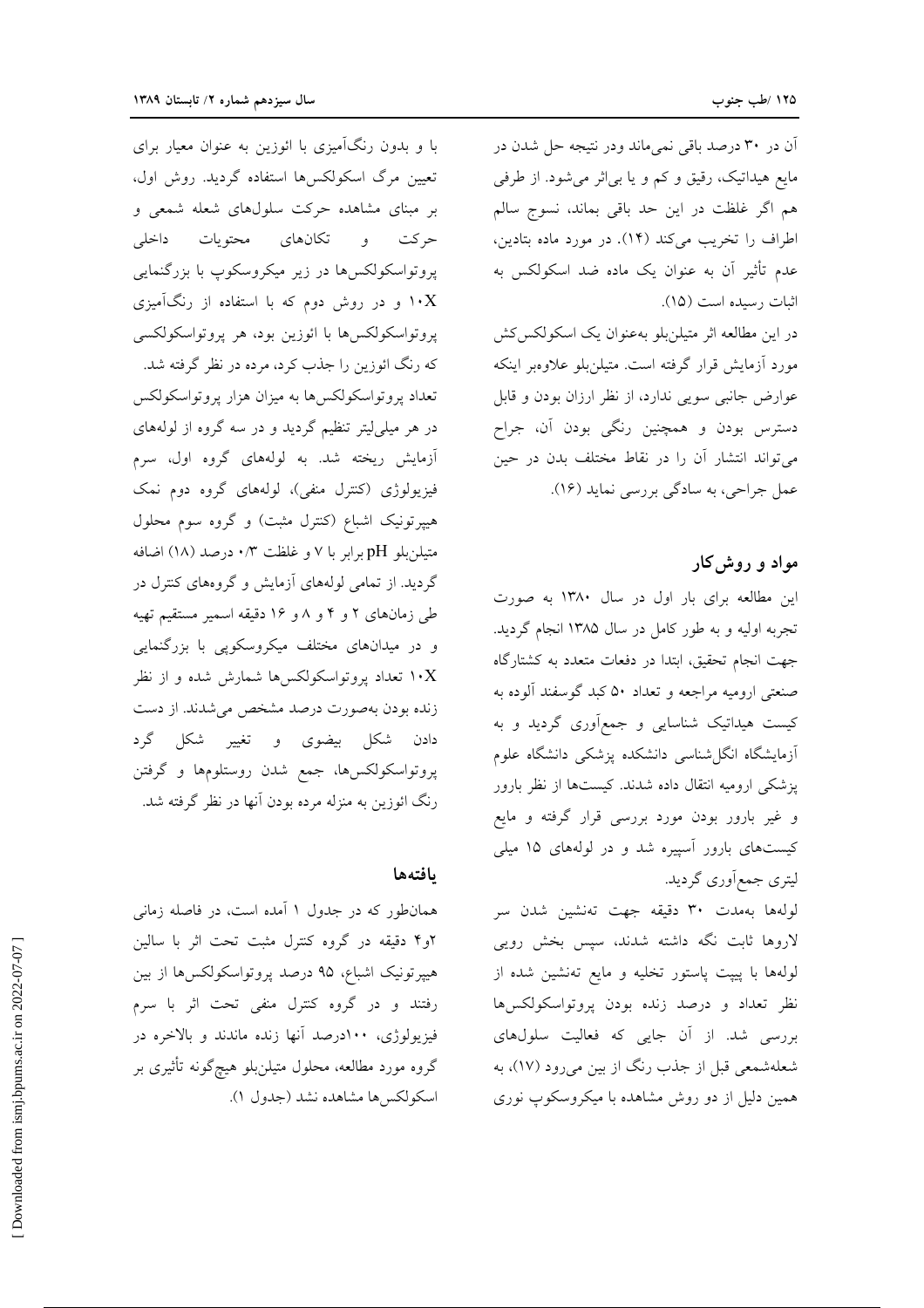| CI <sup>×</sup><br>%95          | <b>SE</b><br>(خطای معیار) | <b>SD</b><br>(انحراف معیار) | ميانگين تعداد<br>اسكولكس<br>كشتهشده | تعداد<br>اسكولكس كشتهشده<br>یس از ۴ دقیقه | تعداد<br>اسكولكس كشتهشده<br>پس از ۲ دقیقه | اسكولكس كش                      |
|---------------------------------|---------------------------|-----------------------------|-------------------------------------|-------------------------------------------|-------------------------------------------|---------------------------------|
|                                 |                           | $\sim 100$ km s $^{-1}$     | $\sim$                              | $\bullet$                                 |                                           | متيلن بلو                       |
| ۹۹/۳۱ حد بالا<br>۹۰/۶۸ حد پایین | Y/19                      | 10/00                       | ۹۵                                  | ۱۰۰                                       | ٩.                                        | نمک هیپرتونیک اشباع             |
| ٠                               | $\bullet$                 | Y/19                        | ٠                                   | ٠                                         | ٠                                         | نرمال سالين                     |
|                                 |                           |                             |                                     |                                           |                                           | Candidacy Interval <sup>®</sup> |

جدول ۱) مقایسه میانگین اثر پروتواسکولکس کشی متیلن بلو با نمک هیپرتونیک اشباع و نرمال سالین زمان ۲ و ۴ دقیقه

فرمالین ١٠ دقیقه میباشد (١٩). این ماده بر روی کیستهای دختر حتی بعد از گذشت ۴ روز اثری ندارد و در گزارش پژوهشگران آمده است که موجب اسکلروز مجاری صفراوی و یا حتی مرگ به علت مسمومیت می شود (۲۰). از سرم نمکی هیپرتونیک ۳۰–۲۰ درصد سالها در ایران استفاده شده و نتایج رضایت بخشی داشته است و علت اینکه برخی از این محلول استفاده نمی کنند این است که غلظت آن در حد ۳۰ درصد باقی نمی.ماند و در نتیجه حل شدن در مايع هيداتيک، رقيق و کم و يا بي اثر مي شود و اگر هم غلظتش در این حد باقی بماند، به نسوج سالم اطراف ضایعه، آسیب میرساند (۲۱). از طرفی این ماده به عنوان یک ماده اسکولکس کش در غلظتهای مختلف از ۰/۹ تا ۳۰ درصد و با زمانهای مختلف از یک تا ۶۰ دقیقه مورد استفاده قرار گرفته است، فقط اعلام نکردهاند که در غلظتهای مشخص چند درصد از پروتواسکولکسها و در چه زمانی زنده هستند (۱۷).

الکل ۹۶ درصد و أباکسیژنه ۱۲ حجم را نیز به عنوان اسکولکس کش بکار می برند (۲۲ و ۲۳). داروی دیگر مورد استفاده برای این منظور، محلول نیم درصد نیترات نقره با اثر کشنده بر روی اسکولکسها می باشد. این محلول باید تازه و با آب مقطر تهیه و مصرف شود (۲۴). مواردی از مرگ متعاقب مصرف اثر اسکولکس کشی متیلنبلو و سالین هیپرتونیک اشباع و سرم فیزیولوژی در فواصل زمانی ۸ و ۱۶ دقیقه هم مورد بررسی قرار گرفت که در طی این مدت، همچنان متیلنبلو بدون اثر، سالین هیپرتونیک ۱۰۰ درصد پرتواسکولکسها را از بین برد و سالین نرمال هيچگونه اثري روي پرتو اسكولكسها نداشت.

ىحث

هنگام خارجسازی و تخلیه کیست هیداتیک توسط جراح، در صورت نشت مایع آن در بافتهای اطراف، احتمال ایجاد کیستهای جدید و عود بیماری وجود دارد (۹). بنابراین برای جلوگیری از این امر و یا كاهش احتمال آن، هنگام برداشت كيست در اتاق عمل، مواد اسکولکسکش توسط جراح به داخل کیست هیداتیک تزریق میشود. تاکنون مواد زیادی به عنوان اسکولکسکش بهکار گرفته شدهاند (۱۲). برخی از این مواد، توانایی مؤثر در از بین بردن پروتواسکولکس ها را دارند؛ ولی بهخاطر عوارض سوء مصرف آنها بر روى ساير اعضاء بدن، امكان استفاده از آنها محدودتر می گردد.

از گذشتههای بسیار دور محلول فرمالین ۲ درصد را برای سترون کردن کیست بهکار میبردند. مدت اثر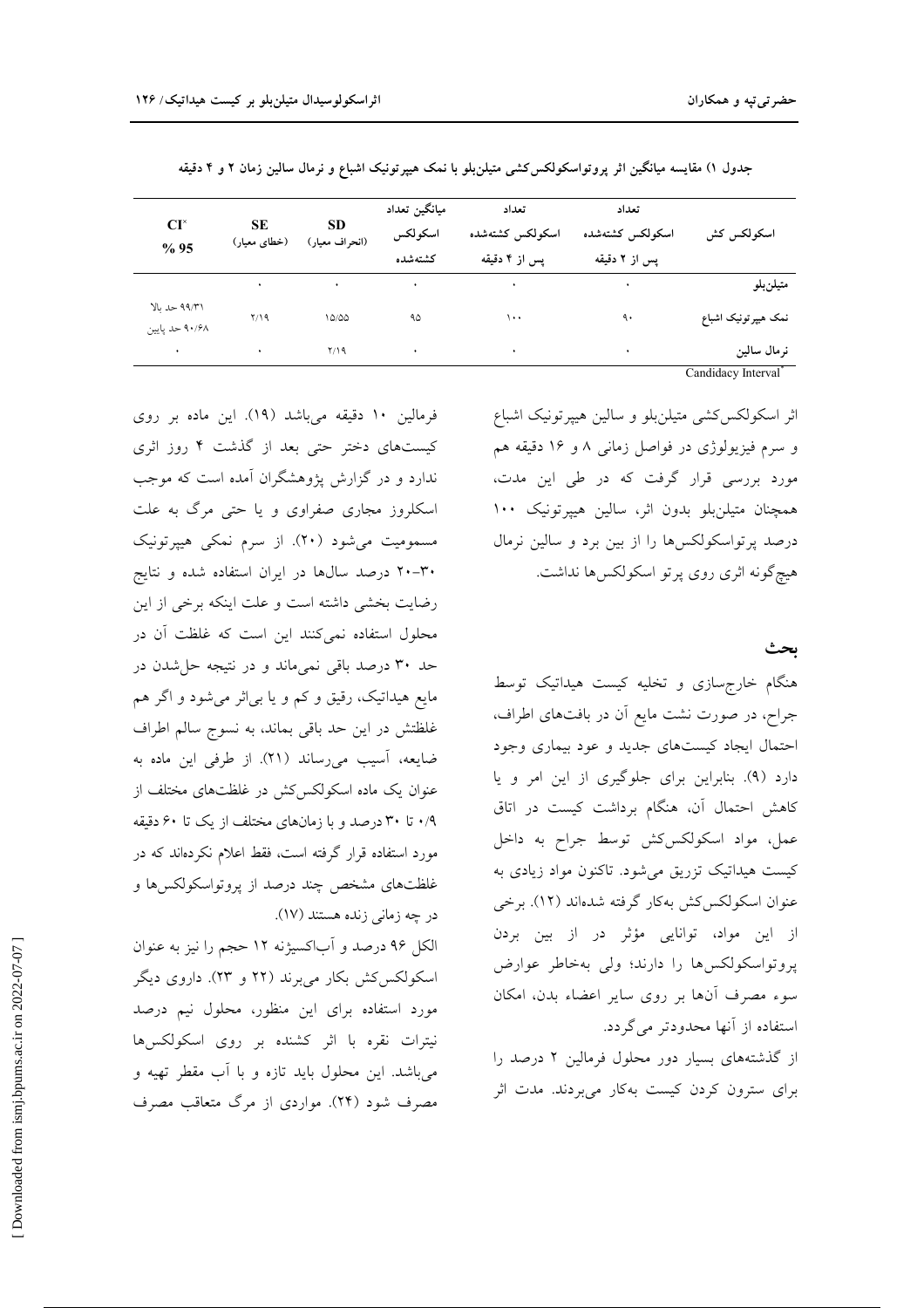این محلول در کیستهای ریه و کبد از ایران گزارش شده و علت احتمالی آن، استفاده از نمکهای محلول در آب ذکر شده است که می توانند نیترات نقره را به عنصري سمي تبديل كنند (١٢). بتادين هم به عنوان یک اسکولکس کش توسط جراحان مورد استفاده قرار گرفته است و باعث شد که تحقیقی هم در مورد یروتواسکولکس کشی این ماده صورت پذیرد و عدم تأثير بتادين بهعنوان يک ماده اسکولوسيدال به اثبات رسيد (١۵ و ٢۵).

در تحقیقی که در رابطه با خاصیت اسکولکس کشی متیلن بلو بر روی کیست هیداتیک کبد گوسفند در دانشگاه اصفهان طی دو مرحله مقدماتی و نهایی انجام شده، میانگین تعداد اسکولکسهای کشته شده، حدود ۳/۷۵ درصد و در مرحله مقدماتی همین مطالعه، حدود ۵۰ درصد اعلام گردیده است (۹) که مؤلف، عامل اختلاف موجود بين نتايج مطالعه مقدماتي و طرح اصلی خود را انجام این پژوهشها در دو فصل متفاوت از سال (فصل سرد و گرم)، فاکتور pH، احتمال تفاوت بین نوع گوسفندان و اختلاف در سویههای پروتواسکولکسهای این دو پروژه، ذکر کردهاند (۲۶). در مطالعه حاضر از یک طرف برای دستیابی به یک ماده اسکولکسکش که بر روی عملکرد فیزیولوژی و بیوشیمیایی انگل تأثیر گذاشته و فاقد اثرات بیوشیمیایی و عوارض جانبی بر روی

میزبان باشد، و از طرفی دیگر برای اثبات تأثیر مثبت یا منفی متیلن بلو و حصول یک نتیجه قابل اعتماد که در مطالعه نهايي حق پناه و همكاران بي اثر بيان شده بود (٢۶)، اين دارو انتخاب گردید. محدودیتهای موجود در طرح حاضر، پیدا کردن کیست هیداتیک بارور انسانی و حیوانی بود. نتایج به-دست آمده بیانگر عدم تأثیر این ماده بر روی یروتواسکولکس ها بوده و با نتیجه مطالعه انجام شده در اصفهان هم خوانی دارد (۲۶).

در مطالعات دیگری که در رابطه با تأثیر آلبندازول بر روی پروتواسکولکسهای کیست هیداتیک انجام گردیده و جوابهای متفاوتی اخذ شده است (۸ و ٢٨)، مي-توان اختلاف بين سويهاي در یروتواسکولکس های انگل را عامل این امر دانست ولي در مورد متيلن بلو، اين ماده يک رنگ حياتي بوده و فاقد اثرات سمی و یا عوارض عمده دیگر بر روی سلولهای میزبان میباشد. حتی در مواردی از جمله متهموگلوبولینمی و پادزهر سیانید، بهصورت تزریق وریدی در انسان استفاده می شود (۲۸).

نظر به اهمیت بیماری هیداتیدوزیس در ایران و از آنجاییکه متیلن<sub>ن</sub>بلو تأثیری بر کشته شدن یروتواسکولکس های انگلی ندارد، پیشنهاد می شود مطالعات و تحقیقات بیشتر در زمینه دستیابی به یک ماده اسکولکس کش قوی و بدون عوارض برای انسان ادامه بايد.

## **References:**

- 1. Thompson RCA. Biology and Systematics of Echinococcus. In: Thompson RCA, Lymbery AJ, editors. Echinococcus and hydatid disease. Oxon: CAB International, 1995, 1-50.
- 2. Schantz P M. Parasitic zoonoses in perspective. Int J Parasitol 1991; 21: 161-70.
- 3.Torgerson PR, Dowling PM, Abo-Shehada MN. Estimating the economic effects of cystic echinococcosis. Part 3: Jordan, a developing country with lower-middle income. Ann Trop Med Parasitol 2001: 95: 595-603.
- 4. Yousofi H. Situation of hydatid cyst infection during last two decades (1985-2005) in Iran (Review of articles). J Shahrekord Univ Med Sci 2008; 10: 78-88.
- 5. Schipper HG, Kager PA. Diagnosis and treatment of unilocular hydatid disease (Echinococcus granulosus infection). Ned Tijdschr Geneeskd 1997; 141: 984-9.
- 6. Ramos G, Orduna A, Garcia-Yuste M, et al. Hydatid cyst of the lung: diagnosis and treatment. World J Surg 2001: 25: 46-57.